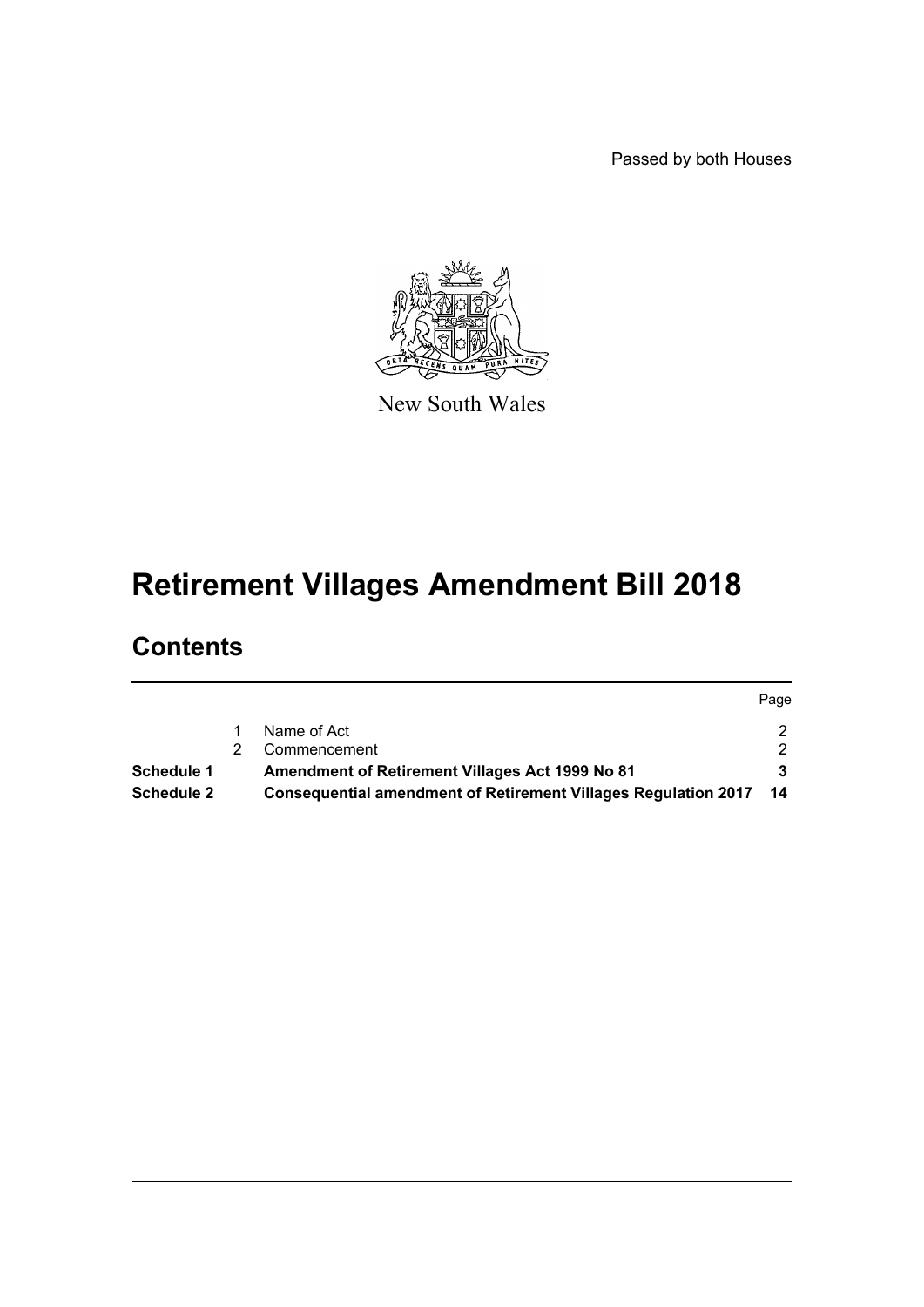*I certify that this PUBLIC BILL, which originated in the LEGISLATIVE COUNCIL, has finally passed the LEGISLATIVE COUNCIL and the LEGISLATIVE ASSEMBLY of NEW SOUTH WALES.*

*Legislative Council 2018* *Clerk of the Parliaments*



# **Retirement Villages Amendment Bill 2018**

Act No , 2018

An Act to amend the *Retirement Villages Act 1999* to give effect to some of the recommendations of the Inquiry into the NSW Retirement Village Sector; and to make consequential amendments to the *Retirement Villages Regulation 2017*.

See also the *Building and Construction Industry Security of Payment Amendment Act 2018*, the *Fair Trading Legislation Amendment (Miscellaneous) Act 2018* and the *Protection of the Environment Operations Amendment (Asbestos Waste) Act 2018*.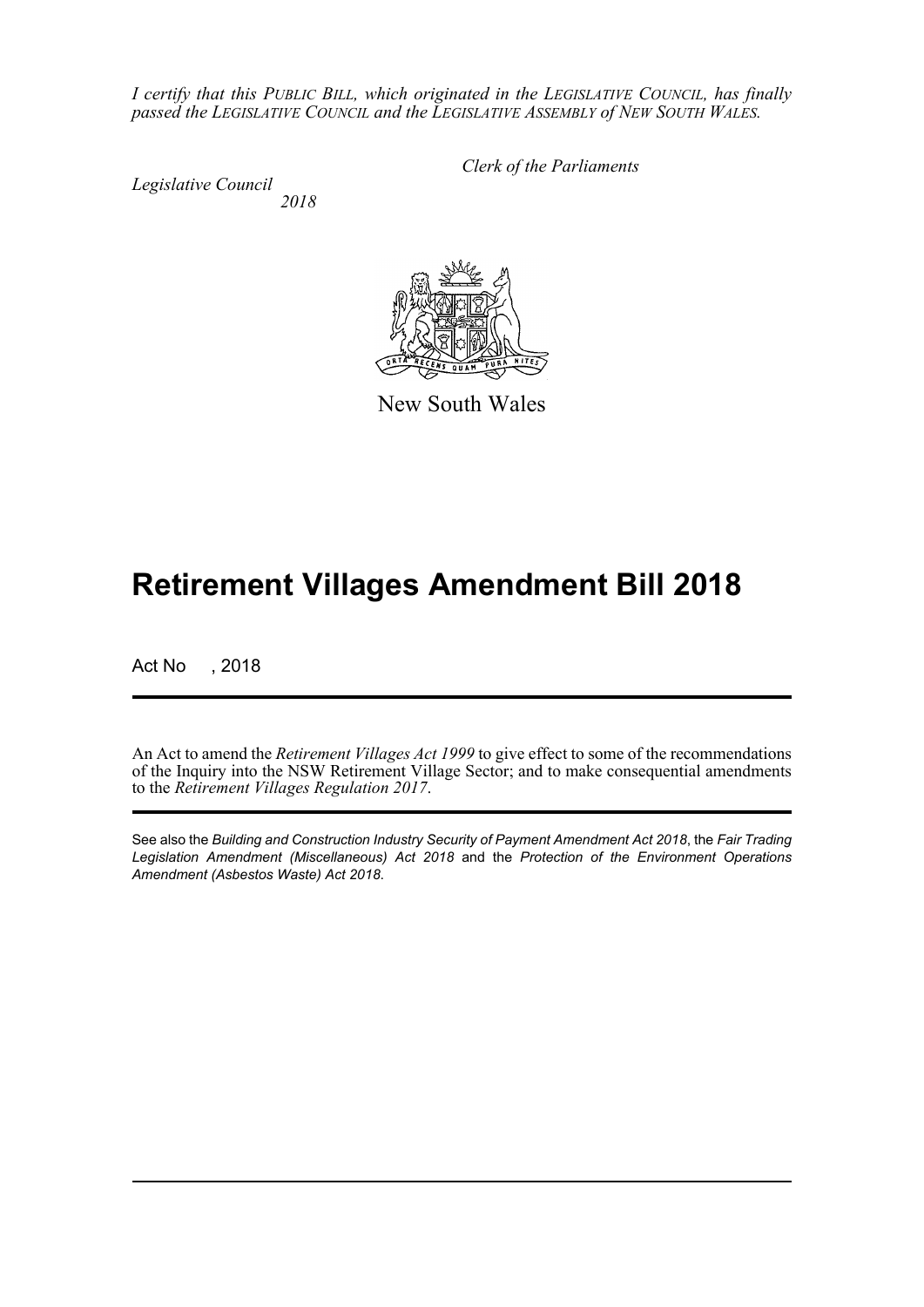## <span id="page-2-0"></span>**The Legislature of New South Wales enacts:**

## **1 Name of Act**

This Act is the *Retirement Villages Amendment Act 2018*.

#### <span id="page-2-1"></span>**2 Commencement**

This Act commences on a day or days to be appointed by proclamation.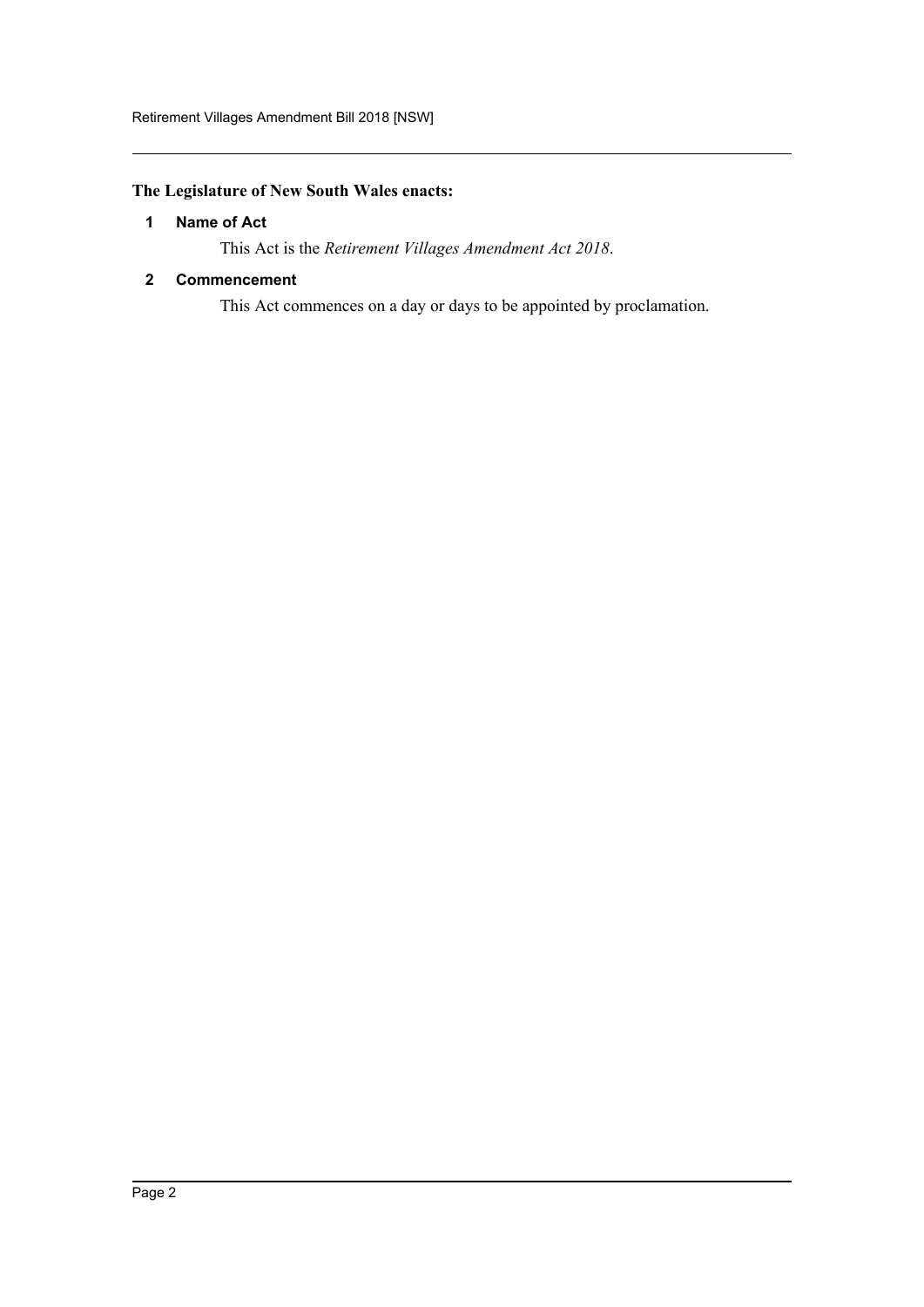## <span id="page-3-0"></span>**Schedule 1 Amendment of Retirement Villages Act 1999 No 81**

### **[1] Section 20 Copies of certain documents to be available**

Insert "resident or" before "prospective resident" wherever occurring in section 20 (1), (3) and (4).

## **[2] Section 20 (1) (g1)**

Insert after section 20  $(1)$   $(g)$ :

 $(g1)$  the asset management plan for the village referred to in section 101A,

## **[3] Section 58A Operator to provide safe premises**

Omit section 58A (2) (a) and (b). Insert instead:

- (a) ensure that an emergency plan is prepared for the retirement village, and
- (b) ensure that the emergency plan is maintained so that it remains effective, and
- (b1) take reasonable steps to ensure that all residents and staff are familiar with the emergency plan, and

#### **[4] Section 58A (2) (c) and (d)**

Omit the paragraphs. Insert instead:

- (c) undertake a safety inspection at least once each calendar year, and make a safety inspection report on the findings of any such inspection, and
- (d) ensure that residents are:
	- (i) notified in writing when a safety inspection is undertaken, and
	- (ii) given access to the safety inspection report if they request it, and

## **[5] Section 58A (2A)–(2C)**

Insert after section 58A (2):

(2A) An operator commits an offence if the operator contravenes subsection (2) (a). Maximum penalty: 200 penalty units (in the case of a corporation) or 100 penalty units (in any other case).

**Note.** Section 189B enables the Secretary to issue guidelines to assist operators in complying with their obligations under subsection (2) (a), (b) and (b1). The Tribunal may take guidelines into account in determining whether there has been compliance with those provisions.

- (2B) The emergency plan for the purposes of subsection (2) (a) and (b) must provide for emergency procedures, including:
	- (a) an effective response to an emergency, and
	- (b) evacuation procedures, and
	- (c) notifying emergency service organisations at the earliest opportunity, and
	- (d) medical treatment and assistance, and
	- (e) effective communication between the operator (or other person authorised by the operator to coordinate the emergency response) and all residents in the village.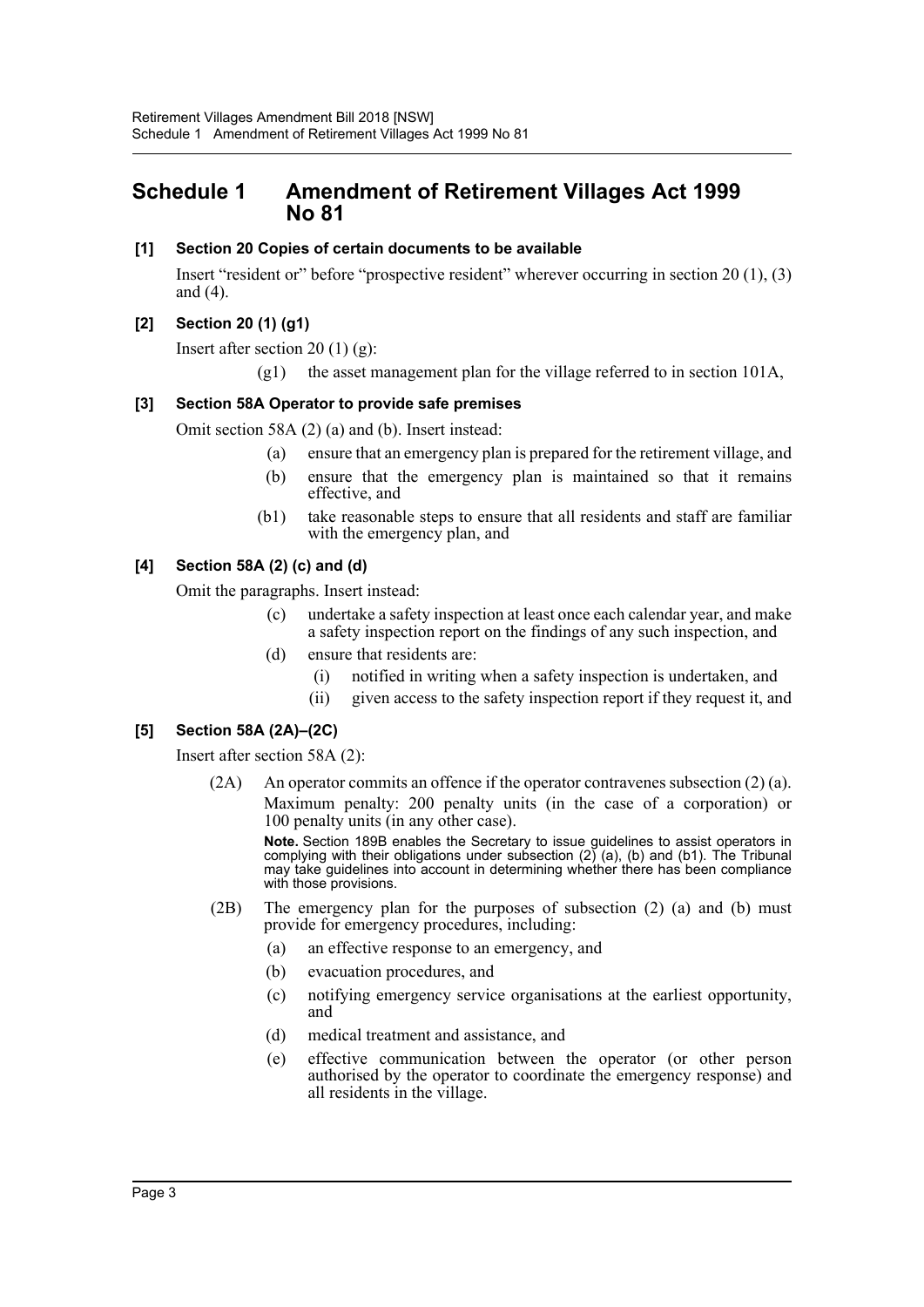- (2C) In preparing and maintaining an emergency plan for the purposes of subsection  $(2)$  (a) and (b), the operator of the retirement village must have regard to all relevant matters, including the following:
	- (a) the nature of the hazards in the village,
	- (b) the size, location and layout of the village,
	- (c) the number of residents in the village,
	- (d) the evacuation arrangements required for residents with mobility, hearing, visual or other impairments.

#### **[6] Section 58A (3) (a)**

Omit "written safety and emergency procedures". Insert instead "emergency plan".

## **[7] Section 58A (3) (d)**

Omit the paragraph. Insert instead:

(d) the manner and form for notifying and giving access to safety inspection reports for the purposes of subsection  $(2)$  (d).

#### **[8] Section 58B**

Insert after section 58A:

#### **58B Annual emergency evacuation exercises and key safety information display**

- (1) The operator of a retirement village must ensure that:
	- (a) an evacuation exercise for residents is carried out at least once each calendar year, and
	- (b) key safety information is clearly displayed in communal areas within the retirement village, and
	- (c) key safety information is provided to residents in relation to their residential premises within the retirement village.

Maximum penalty: 200 penalty units (in the case of a corporation) or 100 penalty units (in any other case).

**Note.** Section 189B enables the Secretary to issue guidelines to assist operators in complying with their obligations under this section. The Tribunal may take guidelines into account in determining whether there has been compliance with this section.

- (2) Each of the following is *key safety information* for the purposes of subsection (1):
	- (a) a map indicating the location of assembly areas, exits and fire extinguishers and other emergency equipment for the communal areas and residential premises concerned,
	- (b) instructions concerning the evacuation of residents and staff from the communal areas and residential premises concerned in the event of a fire or other emergency,
	- (c) any other information of a kind prescribed by the regulations.
- (3) The regulations may make provision for or with respect to the following:
	- (a) the conduct of evacuation exercises,
	- (b) the display and provision of key safety information.
- (4) A resident of a retirement village who believes in good faith that the operator is contravening subsection (1) may apply to the Tribunal for (and the Tribunal may make) any of the following: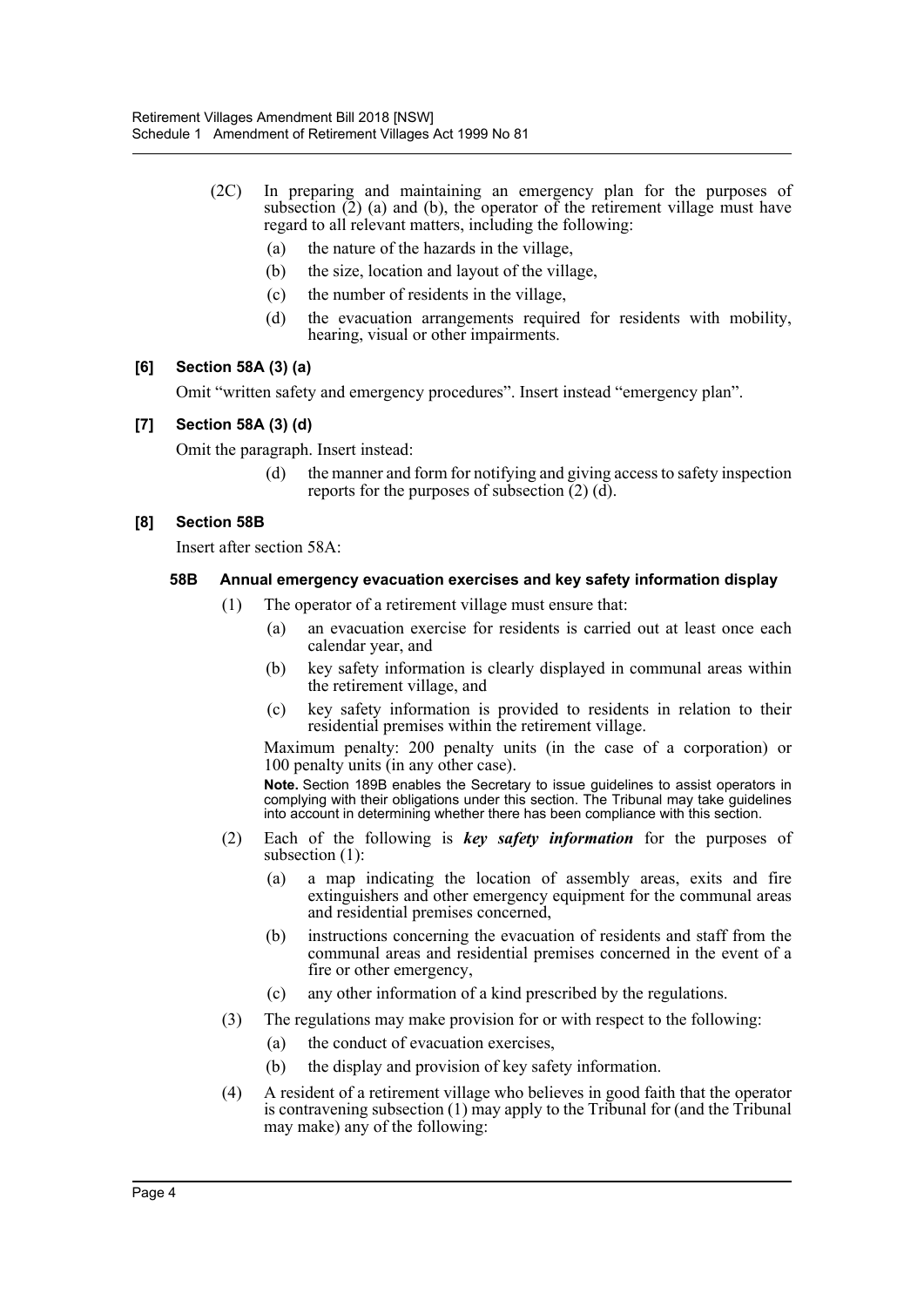- (a) an order directing the operator to comply with subsection (1),
- (b) any other order referred to in section 128 (1).
- (5) Nothing in this section limits the obligations of an operator of a retirement village under sections 58 and 58A.

#### **[9] Section 69A**

Insert after section 69:

#### **69A Right to request resident's current village contract information meeting**

- (1) The operator of a retirement village, if requested in writing by a resident, must:
	- (a) meet with the resident at least once each calendar year to explain the resident's current village contract information, and
	- (b) provide a written summary at the meeting of the explanation of the resident's current village contract information.

**Note.** Section 189B enables the Secretary to issue guidelines to assist operators in complying with their obligations under this section. The Tribunal may take guidelines into account in determining whether there has been compliance with this section.

Maximum penalty: 50 penalty units (in the case of a corporation) or 20 penalty units (in any other case).

(2) The operator is not required to explain under subsection (1) (a) any information forming part of the resident's current village contract information if the written request for the meeting indicates that the resident has waived an explanation of the information.

**Note.** However, the operator must still include the information in the written summary provided under subsection (1) (b).

- (3) A resident may, in the written request for the meeting or by a further notice in writing given to the operator, nominate one or more persons to represent the resident at the meeting or to attend the meeting with the resident.
- (4) The operator must ensure that:
	- (a) the resident or a nominated representative of the resident is provided with a written reply to a request for a meeting, and
	- (b) if the resident is entitled to a meeting, the meeting is held within 30 days of the request for the meeting being received by the operator.
- (5) An operator commits an offence if the operator contravenes subsection (4) (b). Maximum penalty: 50 penalty units (in the case of a corporation) or 20 penalty units (in any other case).
- (6) The operator may, in the written reply provided under subsection (4) (a) or by a further notice in writing given to the resident or a nominated representative of the resident, nominate a person to conduct the meeting on behalf of the operator if the person is capable of explaining the resident's current village contract information and answering questions about it.
- (7) A *resident's current village contract information* for the purposes of this section is:
	- (a) for a resident who is a registered interest holder—each of the following:
		- (i) the requirements under this Act, the regulations and the village contract for terminating the village contract or selling the residential premises to which the contract relates,
		- (ii) the estimated departure fee (if any) payable by the resident,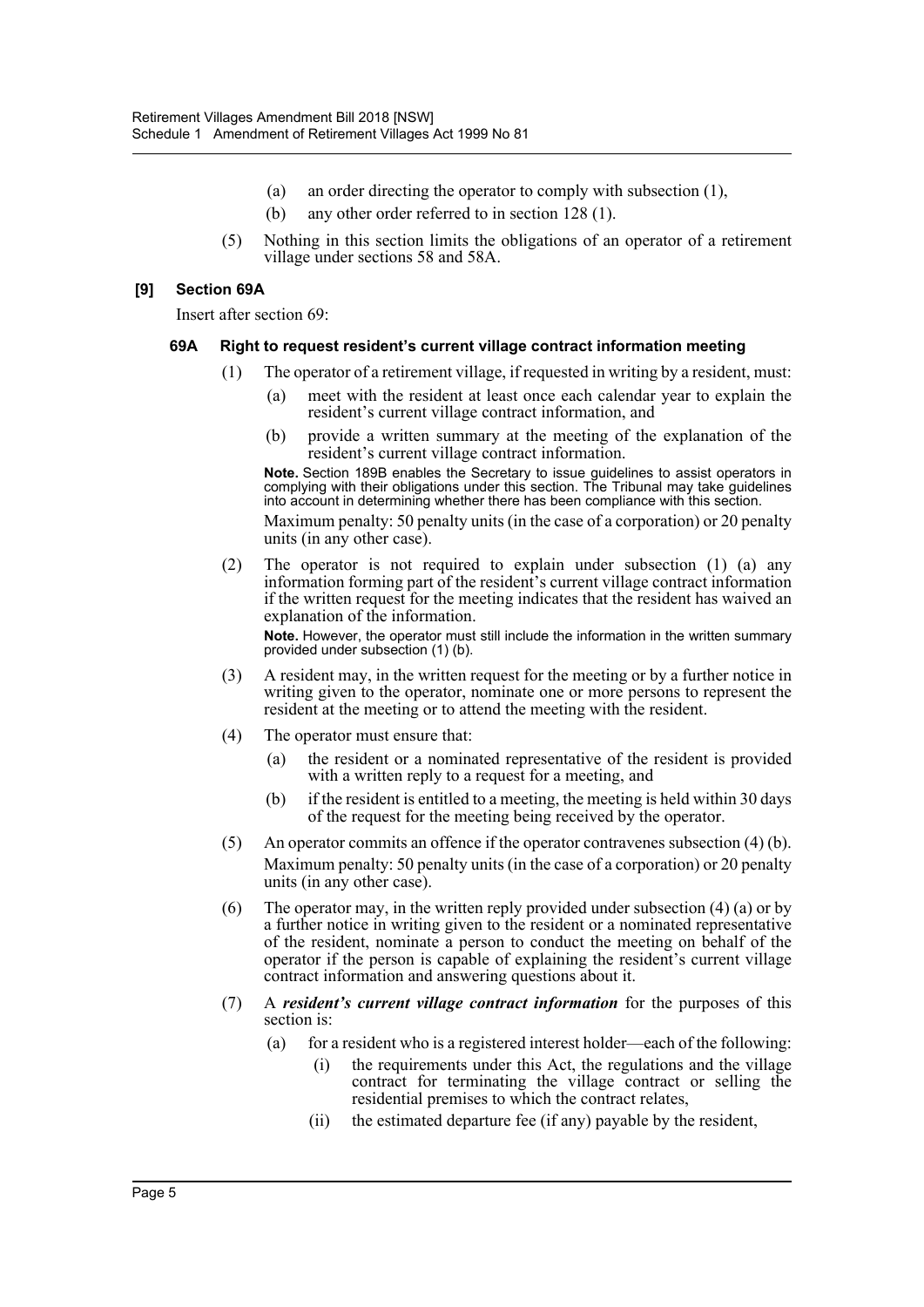- (iii) the resident's liability to pay recurrent charges under section 152,
- (iv) estimates of any amounts payable by the resident in relation to the sale of the residential premises,
- (v) the estimated sale price for the residential premises,
- (vi) the estimated amount that would be payable by the operator to the resident following the sale of the residential premises,
- (vii) estimates of any other amounts payable by the resident under their village contract (including any amount of capital gain shared with the operator),
- (viii) any other information concerning the resident's rights or obligations (including after vacating the residential premises) of a kind prescribed by the regulations, or
- (b) for a resident who is not a registered interest holder—each of the following:
	- (i) the requirements under this Act, the regulations and the village contract for terminating the village contract,
	- (ii) the estimated departure fee (if any) payable by the resident,
	- (iii) the resident's liability to pay recurrent charges under section 153,
	- (iv) the estimated amount payable by the resident in respect of repairs required to the residential premises in accordance with section 163.
	- (v) the estimated ingoing contribution that would be payable by an incoming resident of the residential premises where this contribution is material to the calculation of estimates under this section,
	- (vi) the estimated amount that would be payable by the operator to the resident following the residential premises being vacated by the resident,
	- (vii) estimates of any other amounts payable by the resident under their village contract (including any amount of capital gain shared with the operator),
	- (viii) any other information concerning the resident's rights or obligations (including after vacating the residential premises) of a kind prescribed by the regulations.
- (8) The operator must ensure that estimated amounts for the purposes of subsection (7) are reasonable estimates that are calculated:
	- (a) by reference to a stated date (being either the date of the meeting or a date that is not later than 30 days after the meeting), and
	- (b) as if the stated date was the date on which the resident's right to occupy the residential premises concerned terminated.

**Note.** See sections 180 and 181 for the determination of amounts payable to former occupants.

- (9) An operator commits an offence if the operator provides an estimate for the purposes of subsection (7) that is not reasonable. Maximum penalty: 200 penalty units (in the case of a corporation) or 100 penalty units (in any other case).
- (10) The regulations may make provision for or with respect to:
	- (a) the form of a written summary for the purposes of subsection (1) (b), and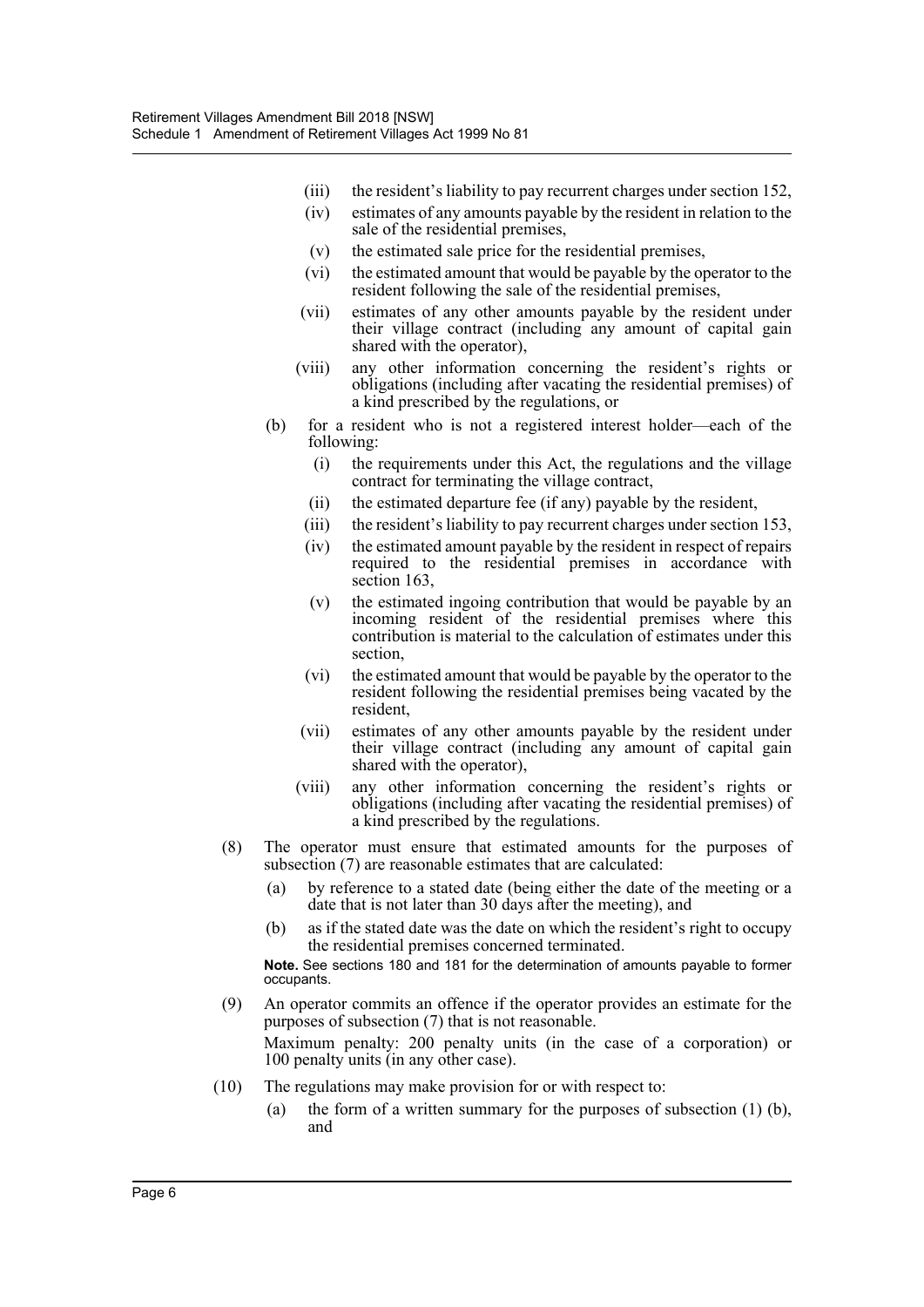- (b) the keeping of records by operators or former operators of retirement villages concerning the calculation of estimated amounts for the purposes of subsection (7).
- (11) The Secretary may, by notice in writing given to an operator of a retirement village (an *estimate calculation notice*), require the operator to provide, within the period specified in the notice, evidence of the reasonableness of any estimate of an amount for the purposes of subsection (7) made for the purposes of a meeting under this section.
- (12) An operator of a retirement village who fails to comply with an estimate calculation notice within the period for compliance specified in the notice is guilty of an offence.

Maximum penalty: 200 penalty units (in the case of a corporation) or 100 penalty units (in any other case).

- (13) Any resident of a retirement village who believes in good faith that the operator is contravening this section may apply to the Tribunal for (and the Tribunal may make) any of the following:
	- (a) an order directing the operator to comply with a provision of this section,
	- (b) any other order referred to in section 128 (1).

## **[10] Part 6, Division 5A**

Insert after Division 5:

## **Division 5A Rules of conduct for operators**

#### **83A Definition**

In this Division:

*rules of conduct* means rules of conduct prescribed by the regulations for the purposes of section 83B.

#### **83B Rules of conduct for operators may be prescribed by regulations**

- (1) The regulations may prescribe rules of conduct for operators for or with respect to professionalism, training, competencies, performance and behaviour in connection with the management or operation of retirement villages.
- (2) Without limiting subsection (1), rules of conduct may make provision for or with respect to the following:
	- (a) knowledge about:
		- (i) the provisions of this Act and the regulations, and
		- (ii) the provisions of the *Strata Schemes Management Act 2015* and the regulations under that Act relevant to the management or operation of retirement villages, and
		- (iii) any other law relevant to the management or operation of retirement villages,
	- (b) conduct in relation to dealings with current or prospective residents of retirement villages (for example, by reference to standards of honesty, fairness and professionalism),
	- (c) conduct in relation to the marketing of retirement villages (including in relation to the use of terminology),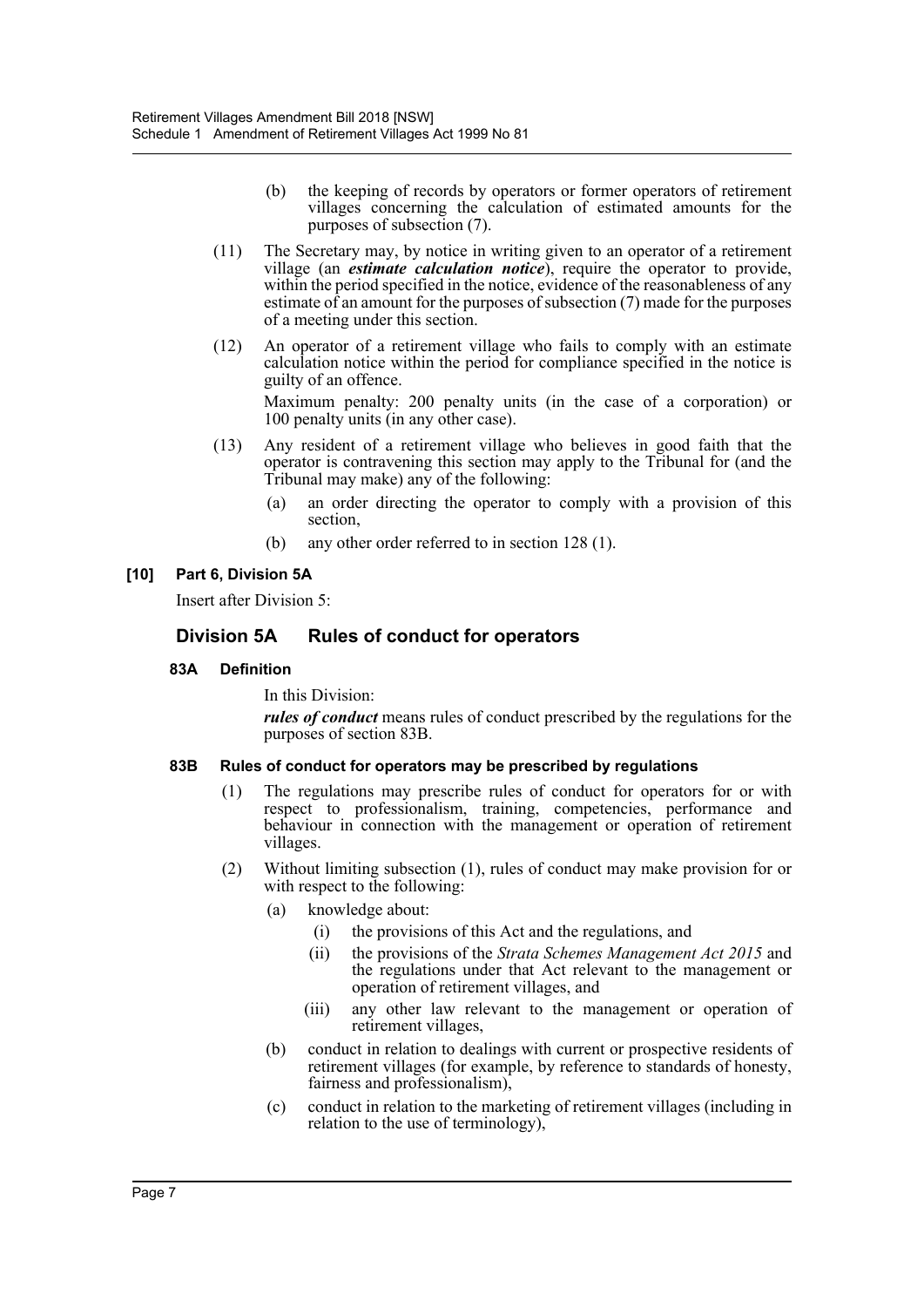- (d) internal dispute resolution measures used in retirement villages,
- (e) training and competencies for operators of retirement villages and their staff.

#### **83C Contravention of offence provisions of rules of conduct**

An operator must not contravene a provision of the rules of conduct that is identified by the rules as an offence provision.

Maximum penalty: 100 penalty units (in the case of a corporation) or 50 penalty units (in any other case).

#### **[11] Section 101A**

Insert after section 101:

#### **101A Asset management plans**

- (1) An operator of a retirement village must, in accordance with the regulations, ensure that:
	- (a) an asset management plan for the items of capital for which the operator is responsible is prepared, and
	- (b) the asset management plan is kept up to date.

Maximum penalty: 100 penalty units (in the case of a corporation) or 50 penalty units (in any other case).

**Note.** Section 189B enables the Secretary to issue guidelines to assist operators in complying with their obligations under this section. The Tribunal may take guidelines into account in determining whether there has been compliance with this section.

- (2) Without limiting subsection (1), the regulations may make provision for or with respect to:
	- (a) the preparation, duration and revision of asset management plans, and
	- (b) the information to be recorded in asset management plans, including (but not limited to) information concerning any of the following:
		- (i) the costs associated with both the maintenance or replacement of items of capital,
		- (ii) the reasons for decreases or increases in costs associated with both the maintenance or replacement of items of capital,
		- (iii) the frequency with which costs are incurred in respect of items of capital,
		- (iv) the expected lifespans of items of capital and expected maintenance and replacement requirements.

## **[12] Section 112 Proposed annual budget**

Omit "section 118" from section 112 (10) (b).

Insert instead "Subdivision 1 (Auditing of accounts) of Division 6".

#### **[13] Section 118**

Omit the section. Insert instead:

## **Subdivision 1 Auditing of accounts**

**Note.** Section 189B enables the Secretary to issue guidelines to assist operators in complying with their obligations under this Subdivision. The Tribunal may take guidelines into account in determining whether there has been compliance with this Subdivision.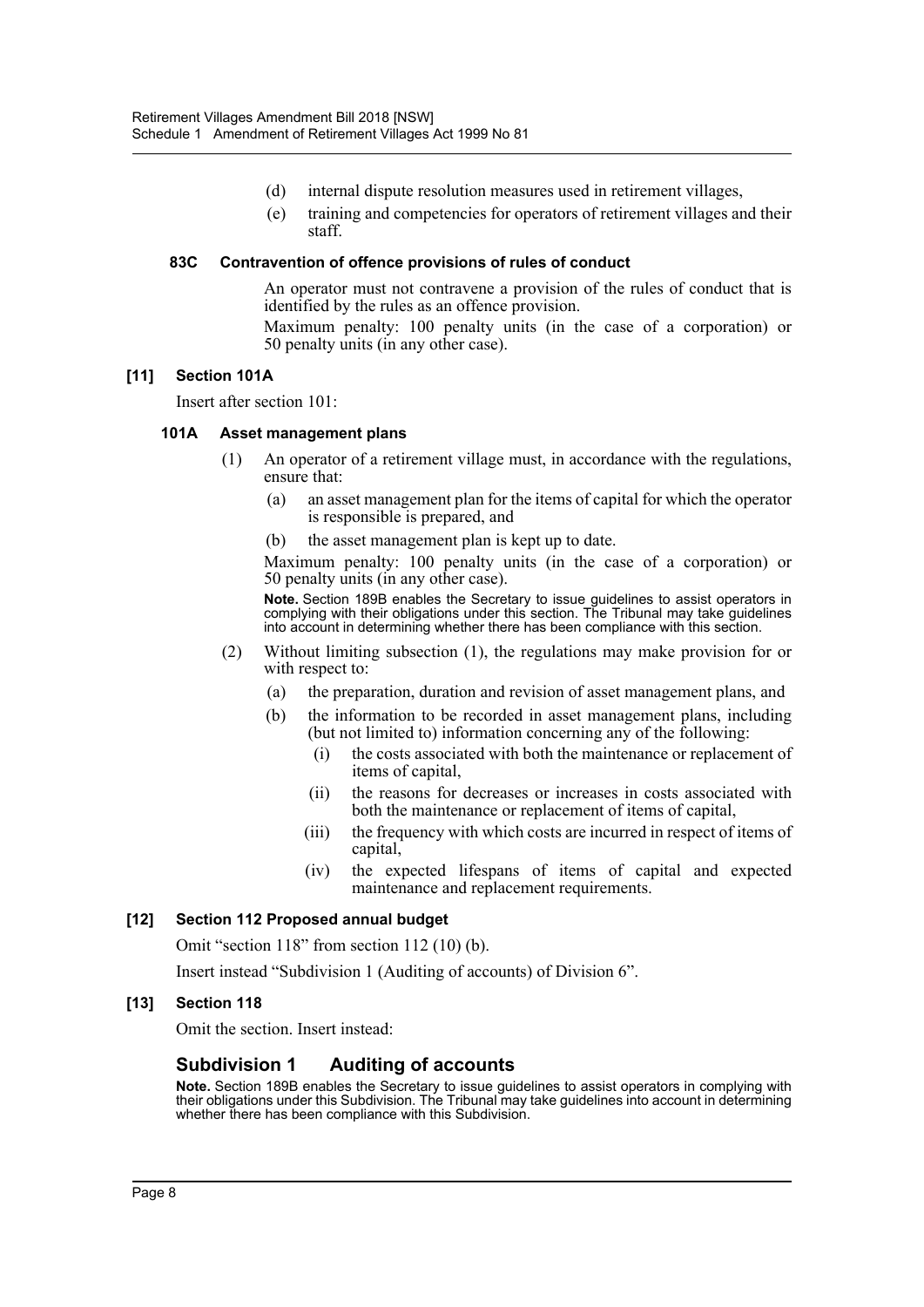#### **118 Definition**

#### In this Subdivision:

*qualified auditor* means a person who is qualified to audit accounts for the purposes of the *Corporations Act 2001* of the Commonwealth.

#### **118A Requirement for annual audits**

The operator of a retirement village must ensure the accounts of the village are audited annually in accordance with this Subdivision.

Maximum penalty: 100 penalty units (in the case of a corporation) or 50 penalty units (in any other case).

#### **118B Who may carry out audits**

The auditing of accounts under this Subdivision must be carried out by a qualified auditor whose appointment as the auditor has received the consent (or is taken to have received the consent) of the residents of the retirement village under this Subdivision.

#### **118C Annual consent by residents for appointment of auditor**

- (1) The operator of a retirement village must seek the consent of the residents of the village to the appointment of a person who is a qualified auditor as the auditor of the accounts of the village in the following way:
	- (a) the appointment consent may be sought together with the consent for a proposed annual budget (or an amended annual budget) or separately,
	- (b) the operator must give each resident a written notice (a *consent request notice*) stating the following:
		- (i) the name of the person proposed for appointment,
		- (ii) the qualifications of the person,
		- (iii) the address of the person,
		- (iv) the proposed period of appointment,
	- (c) if audit fees are to be paid by the residents, the fees must be included in the consent request notice and itemised in the proposed annual budget (if any),
	- (d) the consent request notice may be included in the notice required by section 112 (4) if the appointment consent is sought together with the consent for a proposed annual budget (or an amended annual budget),
	- (e) if the appointment consent is sought together with the consent for a proposed annual budget (or an amended annual budget), the appointment consent must be sought by means of a separate vote to the consent for the budget.
- (2) The consent must be sought each calendar year unless consent is given for a longer period of appointment (not exceeding 3 years).
- (3) Within 30 days after receiving a consent request notice, the residents of the retirement village must:
	- (a) meet, consider and vote on:
		- (i) the proposed appointment of the person as the auditor, and
		- (ii) if the proposed period of appointment is more than 1 year—the proposed period, and
	- (b) give the operator notice in writing (a *consent response notice*) that the residents consent, or do not consent, to: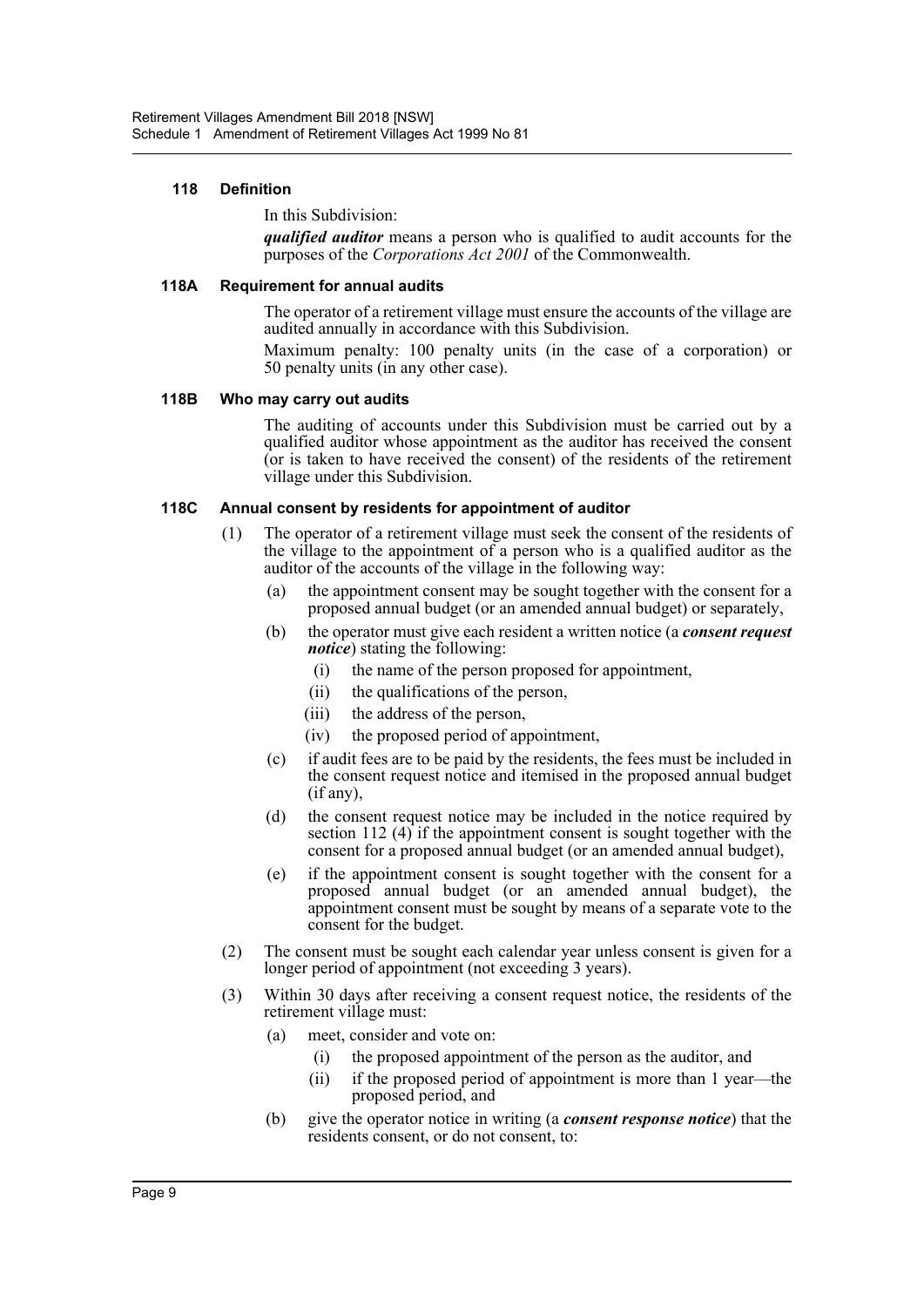- (i) the appointment of the person as the auditor, and
- (ii) if the residents consent to the appointment but not the proposed period of appointment—the period of appointment to which the residents consent.

**Note.** Section 114 also provides for the residents of a retirement village to meet, consider and vote on a proposed annual budget within 30 days of a request for consent to the proposed budget.

- (4) If the residents of a retirement village do not consent to the appointment of the person as the auditor:
	- (a) the residents must, by notice in writing given to the operator, propose a qualified auditor as an alternative person on whom the residents have agreed by a vote for appointment, and
	- (b) if the alternative person is appointed, the audit fees of the auditor must be paid by the residents as part of the annual budget.
- (5) A notice under subsection (4) may be given:
	- (a) in the consent response notice, or
	- (b) in a further notice in writing given to the operator, but only if:
		- (i) the intention to provide the further notice is indicated in the consent response notice, and
		- (ii) the further notice is provided within 30 days after the consent response notice is given to the operator.
- (6) The residents of a retirement village are taken to have consented to the appointment of the following person as auditor of the accounts of the village:
	- (a) the person proposed by the operator (but only for a period of 1 year if a longer period was proposed by the operator), if the residents do not advise the operator of the village of their decision as required by subsection  $(3)$  (b) or  $(4)$ ,
	- (b) the person proposed by the residents, if the operator of the village agrees to the appointment of an alternative person proposed by the residents under subsection (4).

#### **118D Tribunal may consent to appointment of auditor if disagreement**

- (1) An operator of a retirement village who does not agree to the appointment as an auditor of an alternative person proposed under section 118C by the residents of the village may apply to the Tribunal to resolve the dispute over who should be appointed as the auditor.
- (2) The Tribunal may resolve the dispute by consenting to the appointment of either:
	- (a) the person proposed for appointment by the operator, or
	- (b) the person proposed for appointment by the residents.
- (3) However, the Tribunal may consent to the appointment of the person proposed by the operator only if the Tribunal considers that there are exceptional circumstances for doing so.
- (4) The consent of the Tribunal to an appointment of an auditor has effect for the purposes of this Subdivision as if it were consent given by the residents of the retirement village.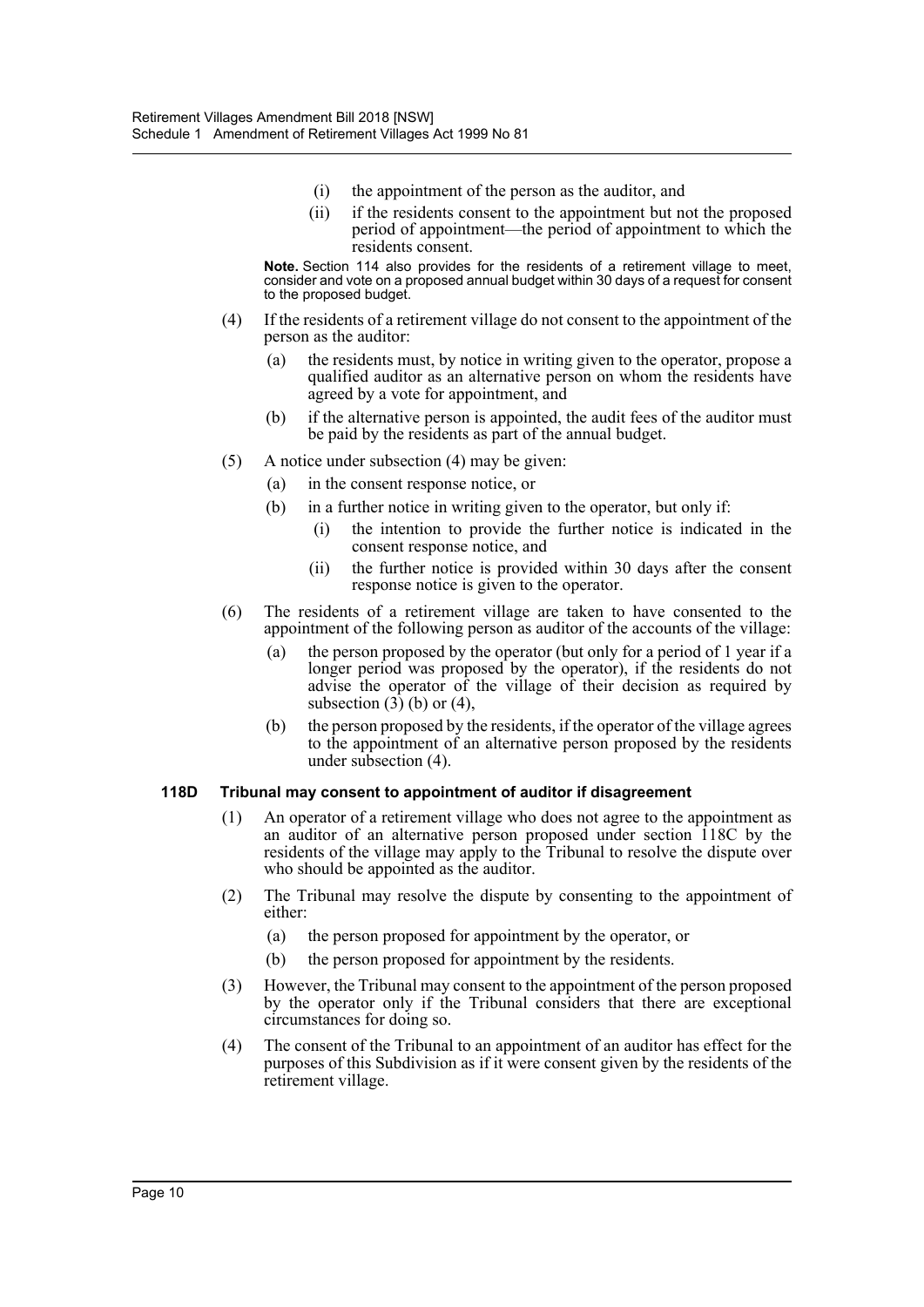#### **118E Quarterly accounts**

(1) Within 28 days after the end of the quarter to which the quarterly accounts relate, or such other period as may be prescribed by the regulations, the operator of a retirement village must provide the Residents Committee (if any) with a copy of the quarterly accounts of the income and expenditure of the village.

Maximum penalty: 20 penalty units.

- (2) If, more than 28 days after the end of the quarter to which the quarterly accounts relate, a resident of the retirement village requests that the operator of the retirement village provide a copy of the quarterly accounts of the income and expenditure for the retirement village, the operator must provide a copy of the accounts to the resident within 7 days after receiving the request.
- (3) The quarterly accounts are not required to be audited.

## **Subdivision 2 General**

#### **[14] Section 119A Accounts not required to be audited in certain cases**

Omit "section 118 (1)" from section 119A (1). Insert instead "section 118A".

**[15] Section 119B Quarterly accounts not required to be given to residents in certain circumstances**

Omit "section 118 (3)" from section 119B (1). Insert instead "section 118E (1)".

#### **[16] Section 189B**

Insert after section 189A:

#### **189B Secretary may issue guidelines for compliance with certain provisions**

- (1) The Secretary may issue guidelines, not inconsistent with this Act or the regulations, to assist operators of retirement villages in complying with their obligations under the following provisions of this Act:
	- (a) section 58A  $(2)$  (a), (b) and (b1),
	- (b) section 58B (Annual emergency evacuation exercises and key safety information display),
	- (c) section 69A (Right to request resident's current village contract information meeting),
	- (d) section 101A (Asset management plans),
	- (e) Subdivision 1 (Auditing of accounts) of Division 6 of Part 7.
- (2) The guidelines:
	- (a) may be amended, revoked or replaced, and
	- (b) are to be published in the Gazette.
- (3) The Tribunal may take into account guidelines that relate to a provision of this Act in determining whether or not the operator of a retirement village has complied with the provision.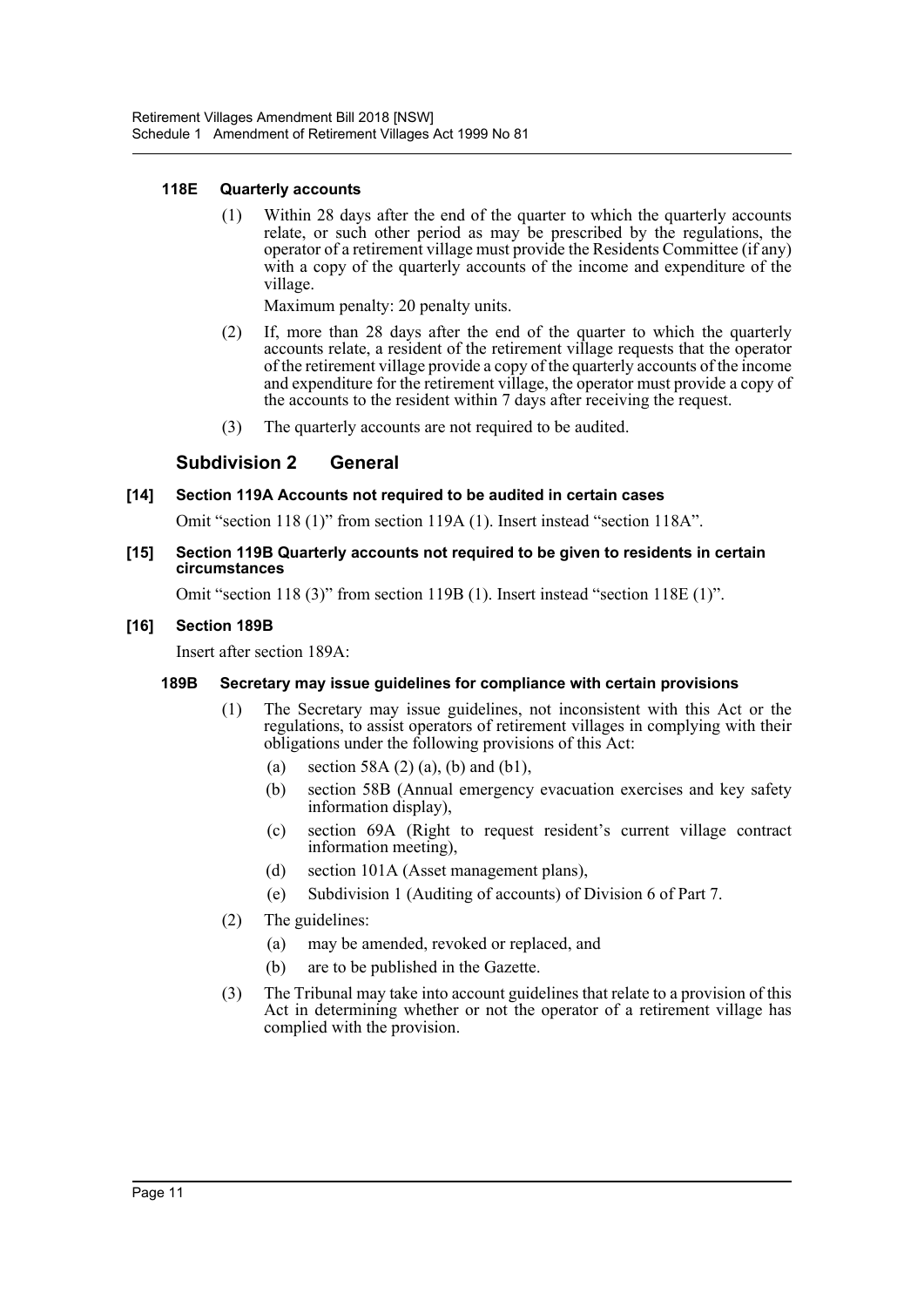### **[17] Section 197B**

Insert after section 197A:

#### **197B Provision, sharing and publication of relevant village information**

- (1) The regulations may make provision for or with respect to:
	- (a) the provision of relevant village information to the Secretary, and
	- (b) the publication of relevant village information, and
	- (c) the exchange and sharing of relevant village information by government agencies.
- (2) Nothing in this section authorises the regulations to provide for the publication, exchange or sharing of relevant village information in a way that contravenes the *Privacy and Personal Information Protection Act 1998* or the *Health Records and Information Privacy Act 2002*.
- (3) In this section:

*government agency* means:

- (a) a public authority constituted by or under an Act, or
- (b) a NSW Government agency, or
- (c) a Public Service agency, or
- (d) a council (within the meaning of the *Local Government Act 1993*) or other local authority, or
- (e) a State owned corporation.

*relevant village information* means each of the following:

- (a) the name, address and contact details for a retirement village and its operator,
- (b) information about a Residents Committee of a retirement village,
- (c) the number of units in a retirement village,
- (d) the resident right types in a retirement village,
- (e) any enforcement or disciplinary action taken against the operator of a retirement village,
- (f) any complaints received by the Secretary about a retirement village or its operator,
- (g) information about complaints handled internally by the operator of a retirement village,
- (h) information concerning village contracts or pricing,
- (i) demographic information about residents and staff of a retirement village,
- (j) any other information about the management and operation of a retirement village.

## **[18] Section 203 Regulations**

Insert at the end of section 203 (2) (c):

, and

- (d) the mediation of disputes arising under this Act, including:
	- (i) the selection and qualifications of mediators, and
	- (ii) providing for when mediation is mandatory, and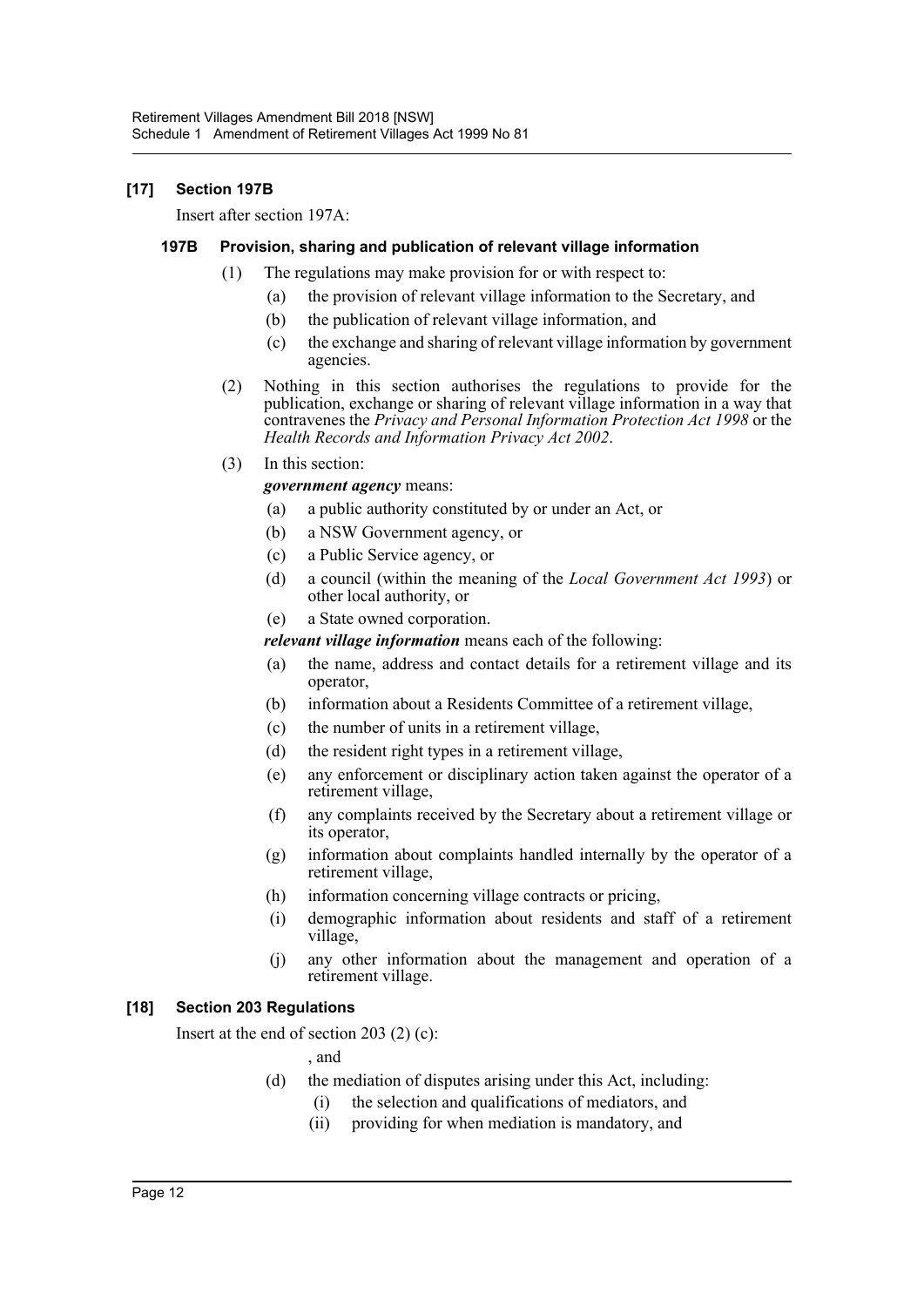- (iii) payments for mediation sessions, and
- (iv) participation in, and the conduct of, mediation sessions, and
- (v) the use of statements and documents from mediation sessions as evidence in legal proceedings, and
- (vi) obligations of confidentiality in connection with mediation sessions, and
- (vii) limiting the civil liability of mediators for acts or omissions that were done or omitted to be done in good faith for the purposes of mediation sessions.

#### **[19] Section 203 (3)**

Omit the subsection. Insert instead:

- (3) The regulations may create an offence punishable by a penalty not exceeding:
	- (a) in the case of a corporation—100 penalty units, and
	- (b) in any other case—50 penalty units.

## **[20] Schedule 4 Savings, transitional and other provisions**

Insert at the end of clause 1 (1):

any Act that amends this Act